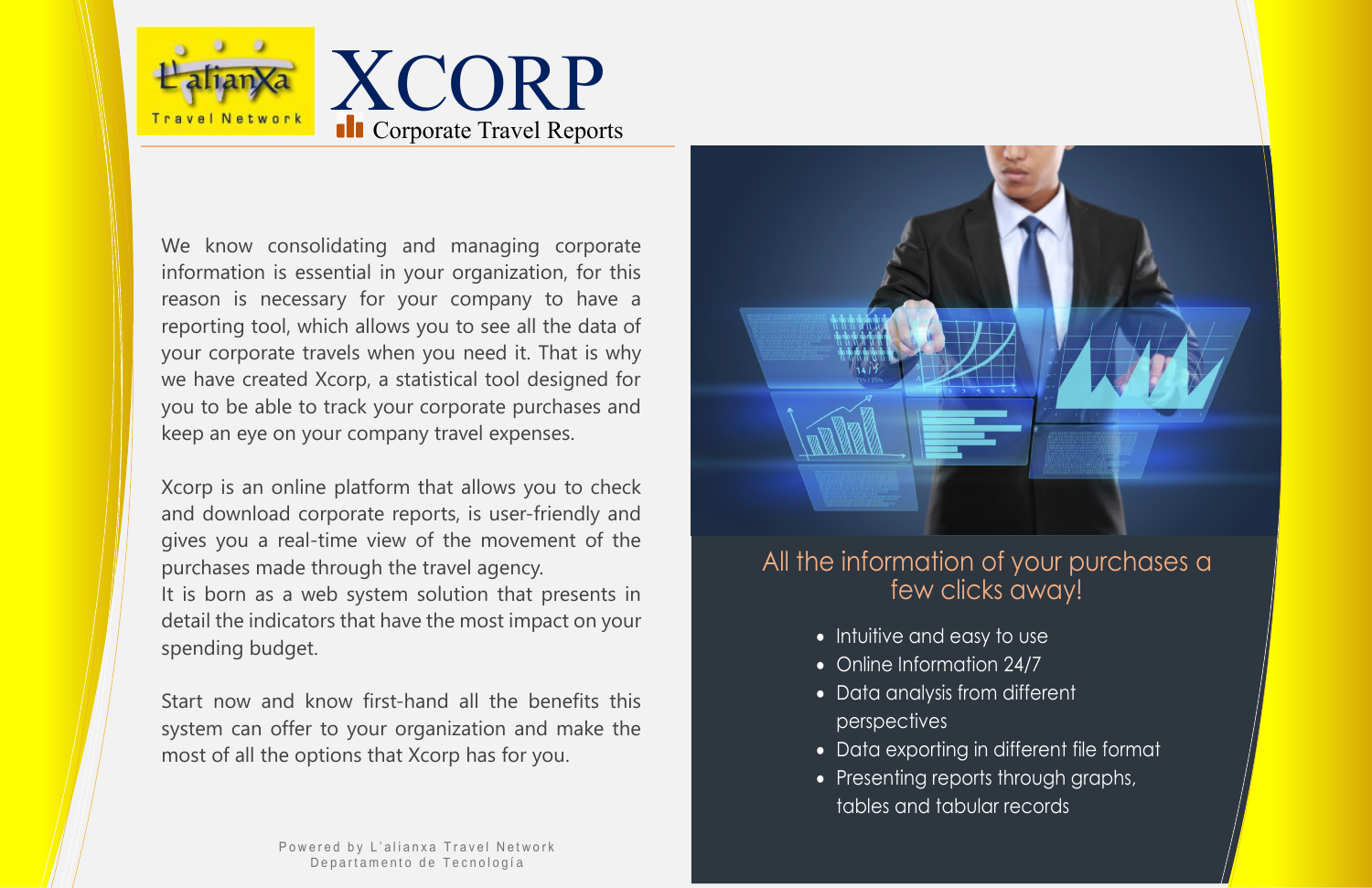

## **Information at your fingertips**

With Xcorp you will easily have access to your company purchase records whenever you need it due is a 24/7 web platform and no installation program is required. This multifunctional tool enables you to view the information both graphically and in form of list or tables

You can quickly perform analysis and comparisons of your transactional data since it presents all the information in one place with graphs and data records.



We give you the choice to build reports the way you need. The program has the autonomy to generate reports with the information that you consider most relevant



## Technology at your service



Save time, avoiding sending emails or phone calls requesting reports to the agency, in Xcorp you have all the information available whenever you want



#### ANALYSIS

### EXPORTABILITY

With the Multi-currency option, you will know the value of your purchases both in your local currency and in dollars, moreover, you can be sure the travel transaction data is always updated, by checking the list of invoices displayed in the reports and all the regarding information

Xcorp has a variety of formats to export your information including Excel, PDF, Word, PNG and JPEG

The tool is very intuitive and easy to use, no specialized training is required, because it has a very simple interface and is designed for users of different levels in your organization are able to use it with only having an internet conexion



## User-friendly

We have a wide range of corporate reports from individual purchases by travelers or route, through consumption by type of service and expenses by cost centers among others.

We have a team ready to give you support in any issue, always at your disposal to resolve any concerns regarding the handling of the tool or the content of data shown by it.



Being a self-managed system, you have the power to decide when, where and how you check the data of your corporate travel transactions

With this, we reduce the dependence that could potentially have your business with the travel agency regarding to sales reports, saving you time and avoiding delays from the time the information is requested to the time is delivered by the agency.

# **Flexible Solutions to your needs!**